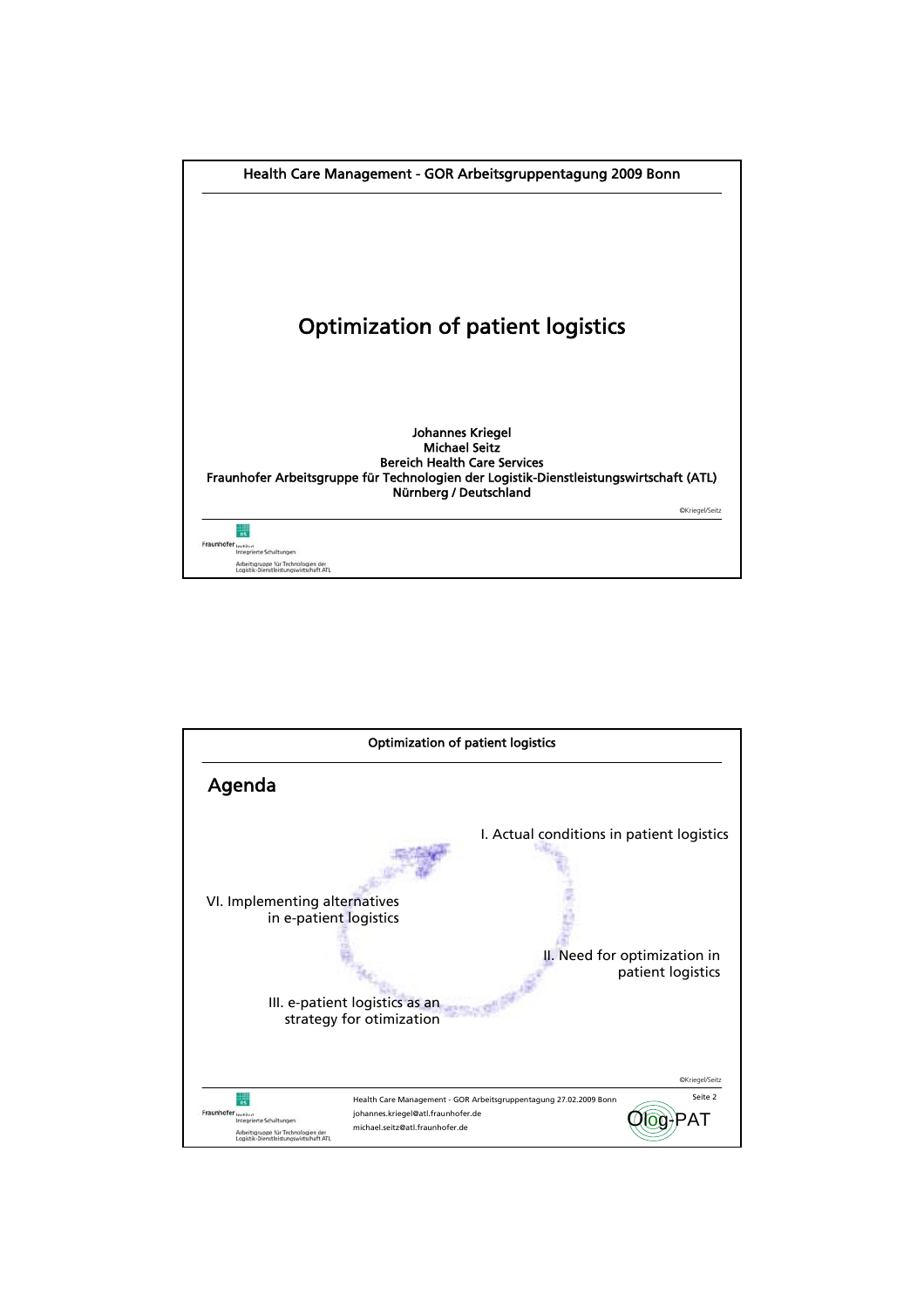

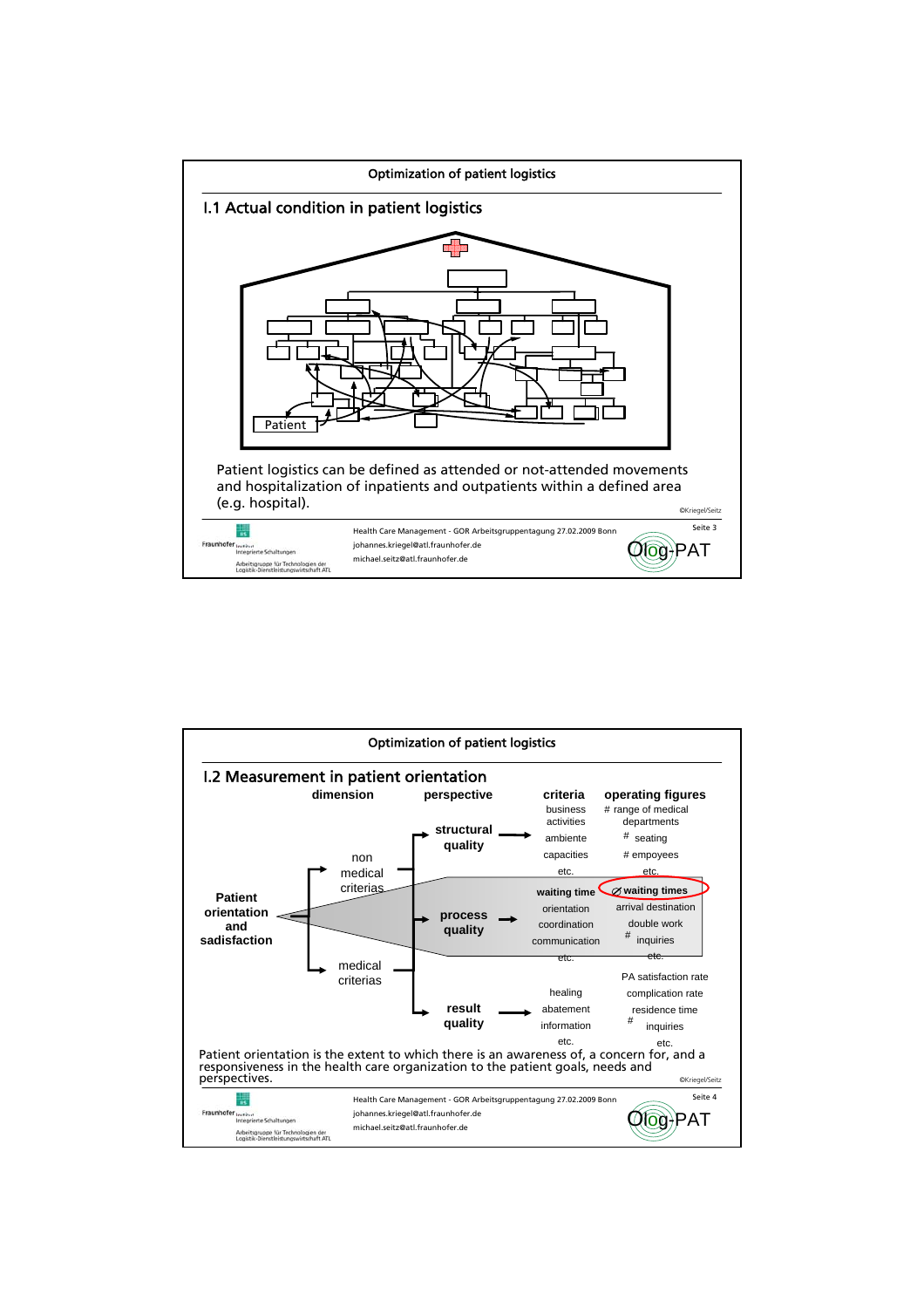

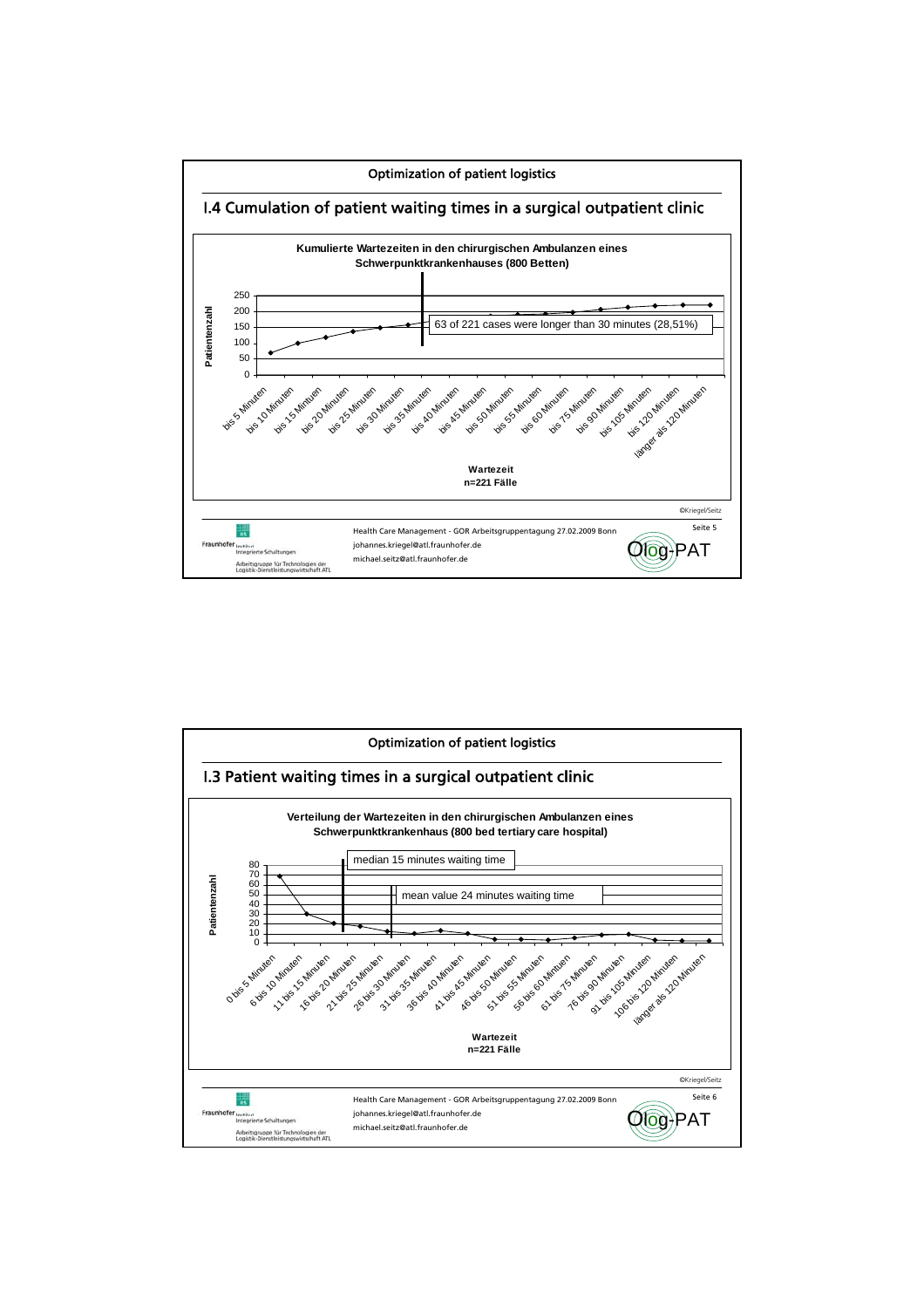

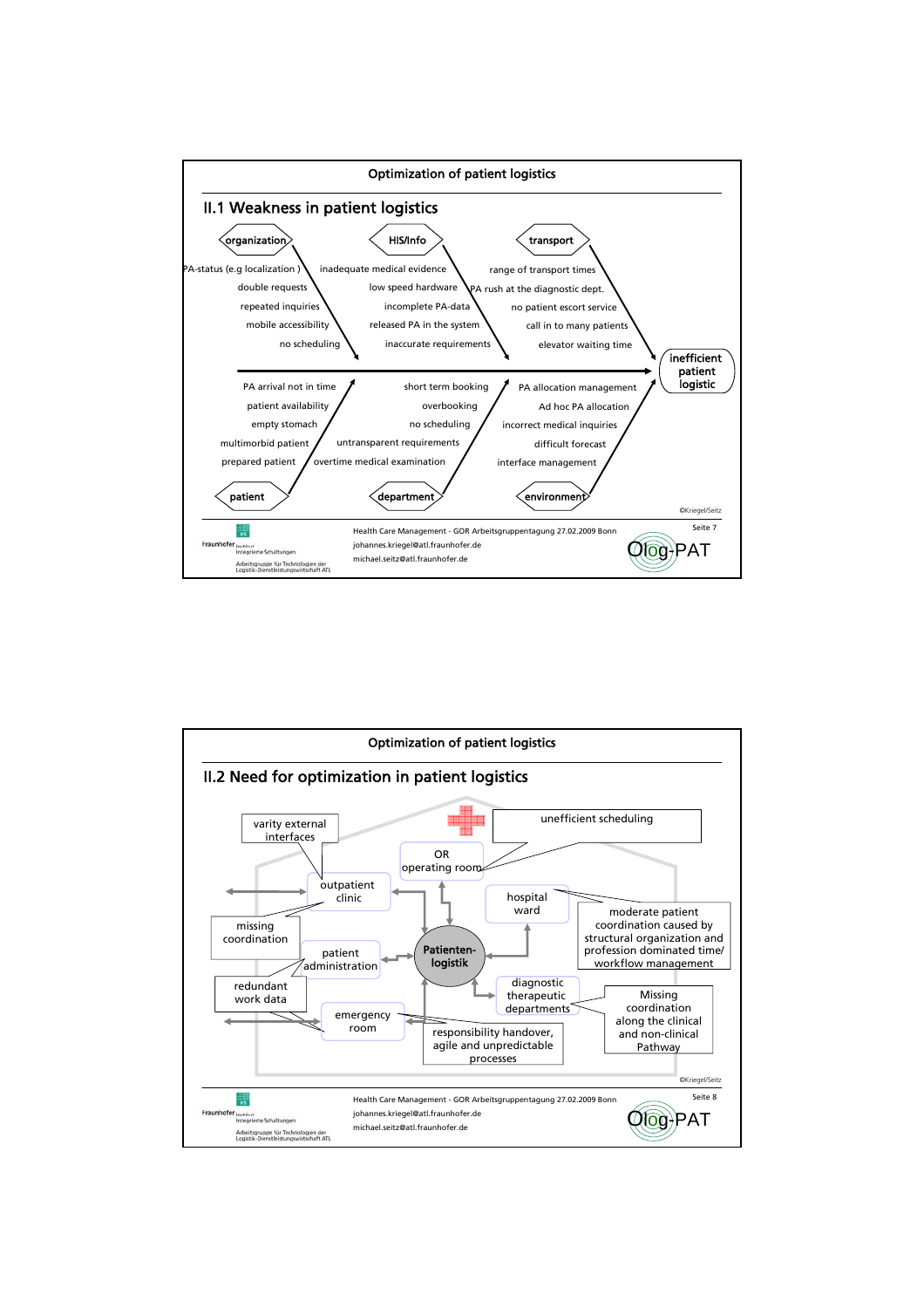

|                     |                                                                                                                | <b>Optimization of patient logistics</b>                                                                                                                                                                                                                                                                   |                |
|---------------------|----------------------------------------------------------------------------------------------------------------|------------------------------------------------------------------------------------------------------------------------------------------------------------------------------------------------------------------------------------------------------------------------------------------------------------|----------------|
|                     |                                                                                                                | III.2 Optional IT-support and IT-use in patient logistics                                                                                                                                                                                                                                                  |                |
|                     | sickbed management<br>data registration for his<br>· mobile collection of data<br>• planning clinical pathways | patient throughput management<br>· management of patient escort service<br>patient escort route planning<br>• DRG-billing and cost unit accounting<br>· patient track&tracing and stock-taking<br><b>-</b> disposition of medical treatment resources<br><b>simulation von patient focused performance</b> | @Kriegel/Seitz |
| Fraunhofer Institut | Integrierte Schaltungen<br>Arbeitsgruppe für Technologien der<br>Logistik-Dienstleistungswirtschaft ATL        | Health Care Management - GOR Arbeitsgruppentagung 27.02.2009 Bonn<br>johannes.kriegel@atl.fraunhofer.de<br>michael.seitz@atl.fraunhofer.de                                                                                                                                                                 | Seite 10       |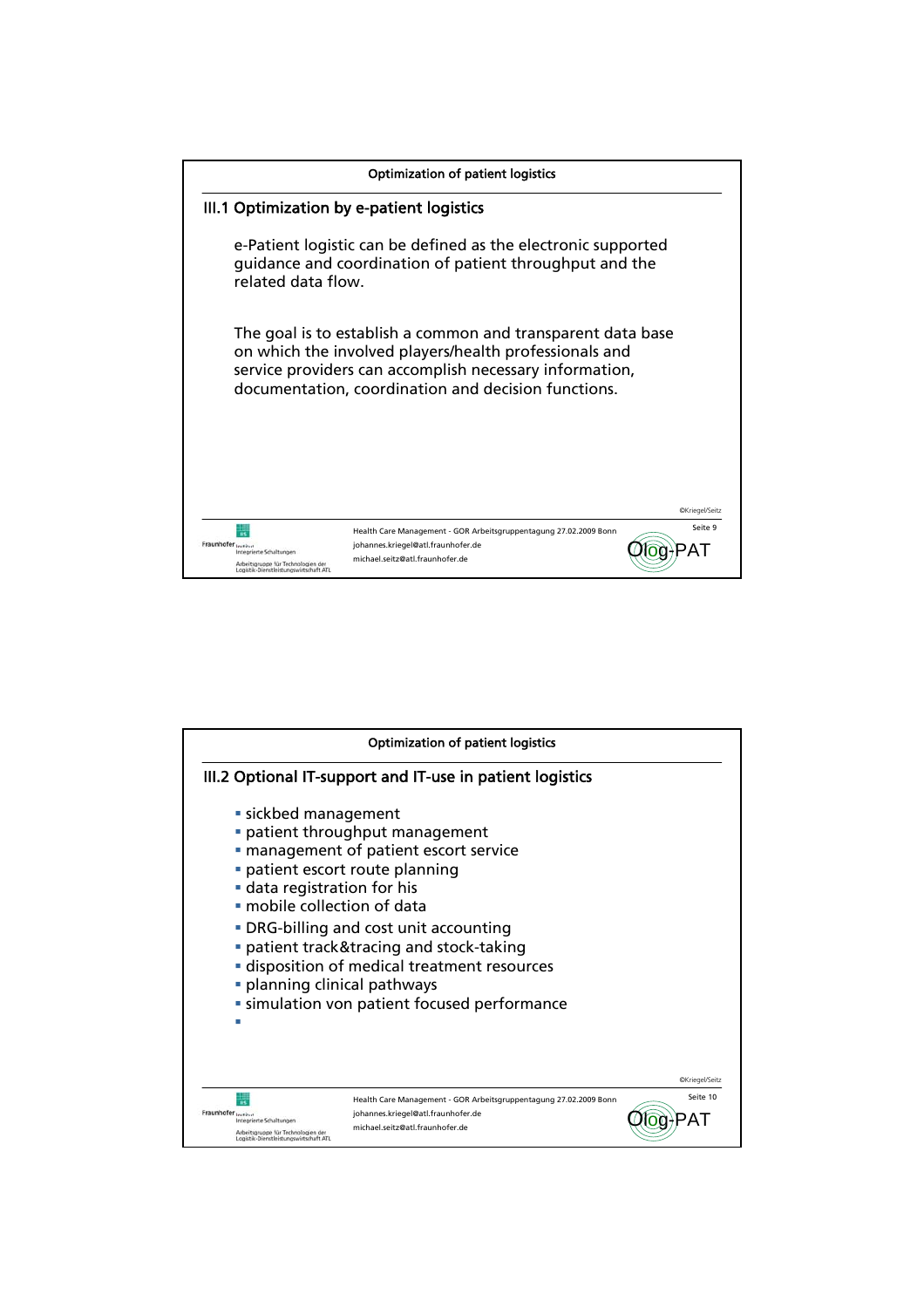

|                                                                                                                                | Optimization of patient logistics                                                                                                                                                                                                                                                                                                                                                                                      |  |  |  |
|--------------------------------------------------------------------------------------------------------------------------------|------------------------------------------------------------------------------------------------------------------------------------------------------------------------------------------------------------------------------------------------------------------------------------------------------------------------------------------------------------------------------------------------------------------------|--|--|--|
| IV.3 Olog-PAT - Deliverables                                                                                                   |                                                                                                                                                                                                                                                                                                                                                                                                                        |  |  |  |
| Analyze<br><b>Fvaluate</b><br>Plan<br>Implement                                                                                | • explicit problem description<br>• process analysis and visualization<br>• target concept of an optimized patient<br>logistic<br>• dedicated smart objects for patient<br>locating and tracing in hospitals<br>• Olog-PAT integration platform<br>• interface between Olog-PAT integration<br>platform and clinical information system<br>• optimization algorithms supporting cross-<br>sectional patient scheduling |  |  |  |
| Fraunhofer institut<br>Integrierte Schaltungen<br>Arbeitsgruppe für Technologien der<br>Logistik-Dienstleistungswirtschaft ATL | @Kriegel/Seitz<br>Seite 12<br>Health Care Management - GOR Arbeitsgruppentagung 27.02.2009 Bonn<br>johannes.kriegel@atl.fraunhofer.de<br>michael.seitz@atl.fraunhofer.de                                                                                                                                                                                                                                               |  |  |  |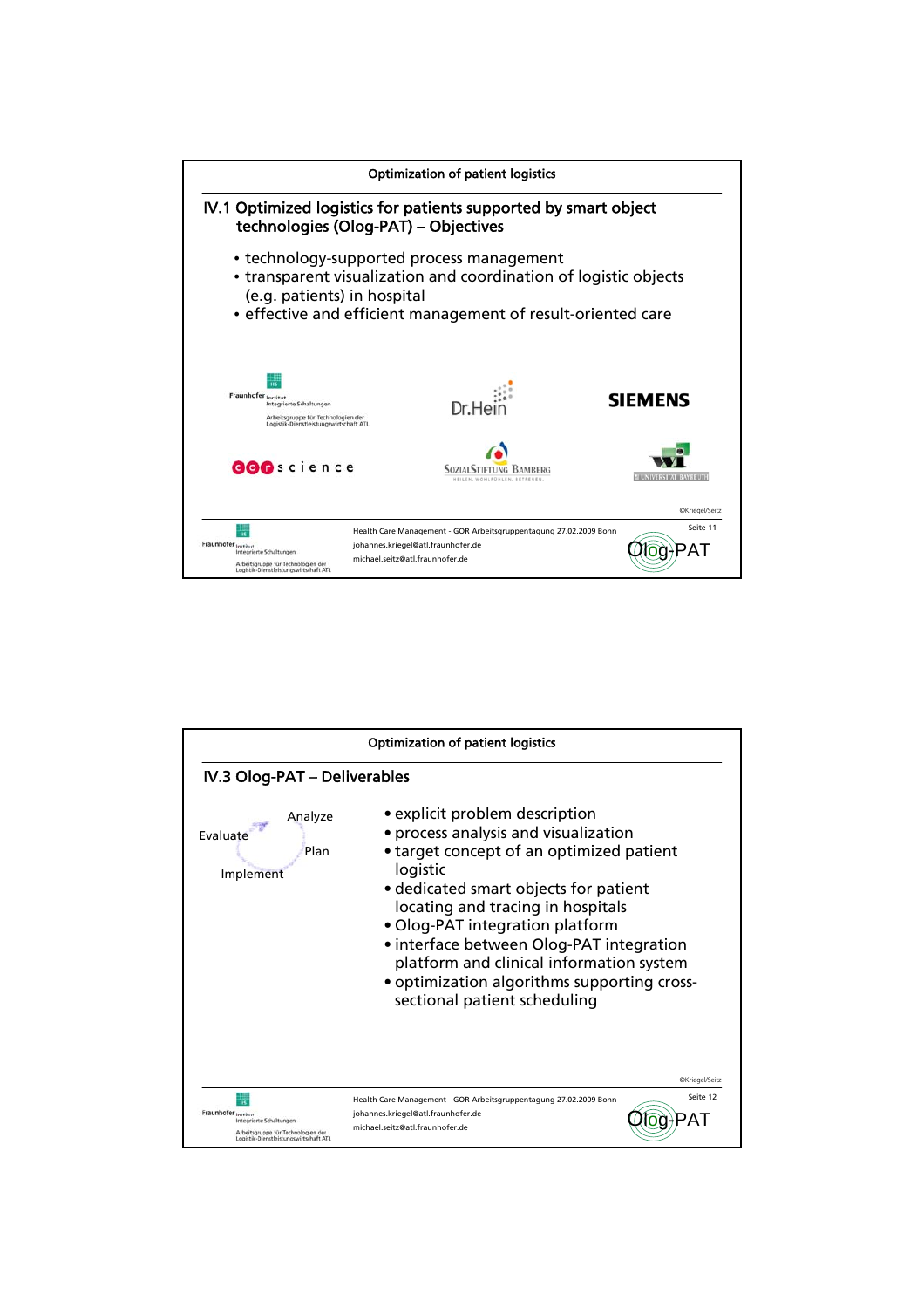

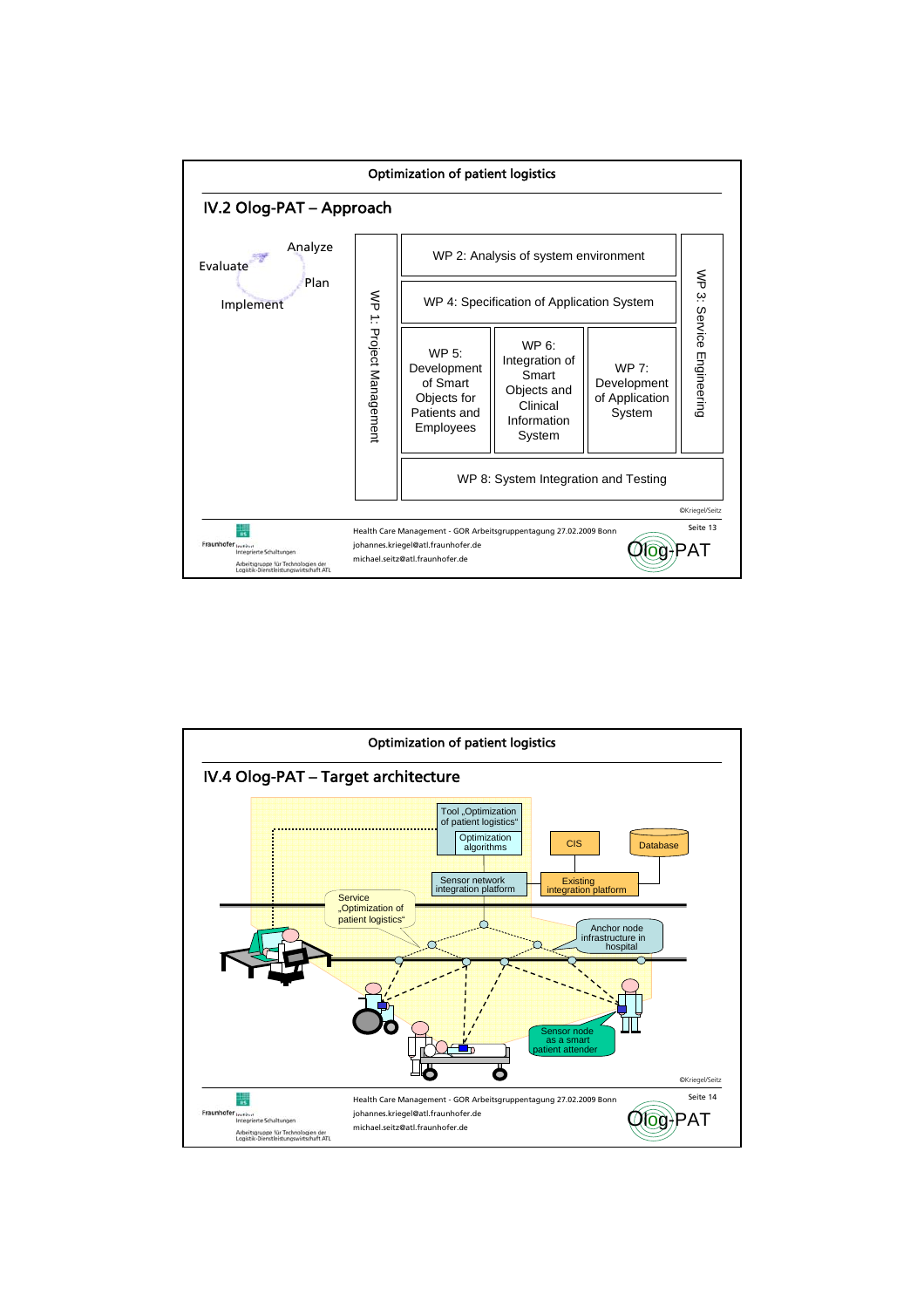

| <b>Optimization of patient logistics</b><br><b>IV.6 Optimization</b>                                                           |                                                                                                                                                        |  |  |  |
|--------------------------------------------------------------------------------------------------------------------------------|--------------------------------------------------------------------------------------------------------------------------------------------------------|--|--|--|
|                                                                                                                                |                                                                                                                                                        |  |  |  |
| <b>Parameters</b>                                                                                                              | $\bullet$ workload<br>• examination / Treatment duration<br>• distance<br>• priorities                                                                 |  |  |  |
| <b>Side conditions</b>                                                                                                         | • clinical pathways (sequence)<br>• resource limits                                                                                                    |  |  |  |
| <b>Waiting</b><br>strategies                                                                                                   | • move-first<br>$\bullet$ wait-first<br>• (advanced)-dynamic-waiting                                                                                   |  |  |  |
| <b>Critical success</b><br>factors                                                                                             | • model as close to reality as possible<br>• real-time capabilities (short response times)                                                             |  |  |  |
|                                                                                                                                | @Kriegel/Seitz                                                                                                                                         |  |  |  |
| Fraunhofer Institut<br>Integrierte Schaltungen<br>Arbeitsgruppe für Technologien der<br>Logistik-Dienstleistungswirtschaft ATL | Seite 16<br>Health Care Management - GOR Arbeitsgruppentagung 27.02.2009 Bonn<br>johannes.kriegel@atl.fraunhofer.de<br>michael.seitz@atl.fraunhofer.de |  |  |  |